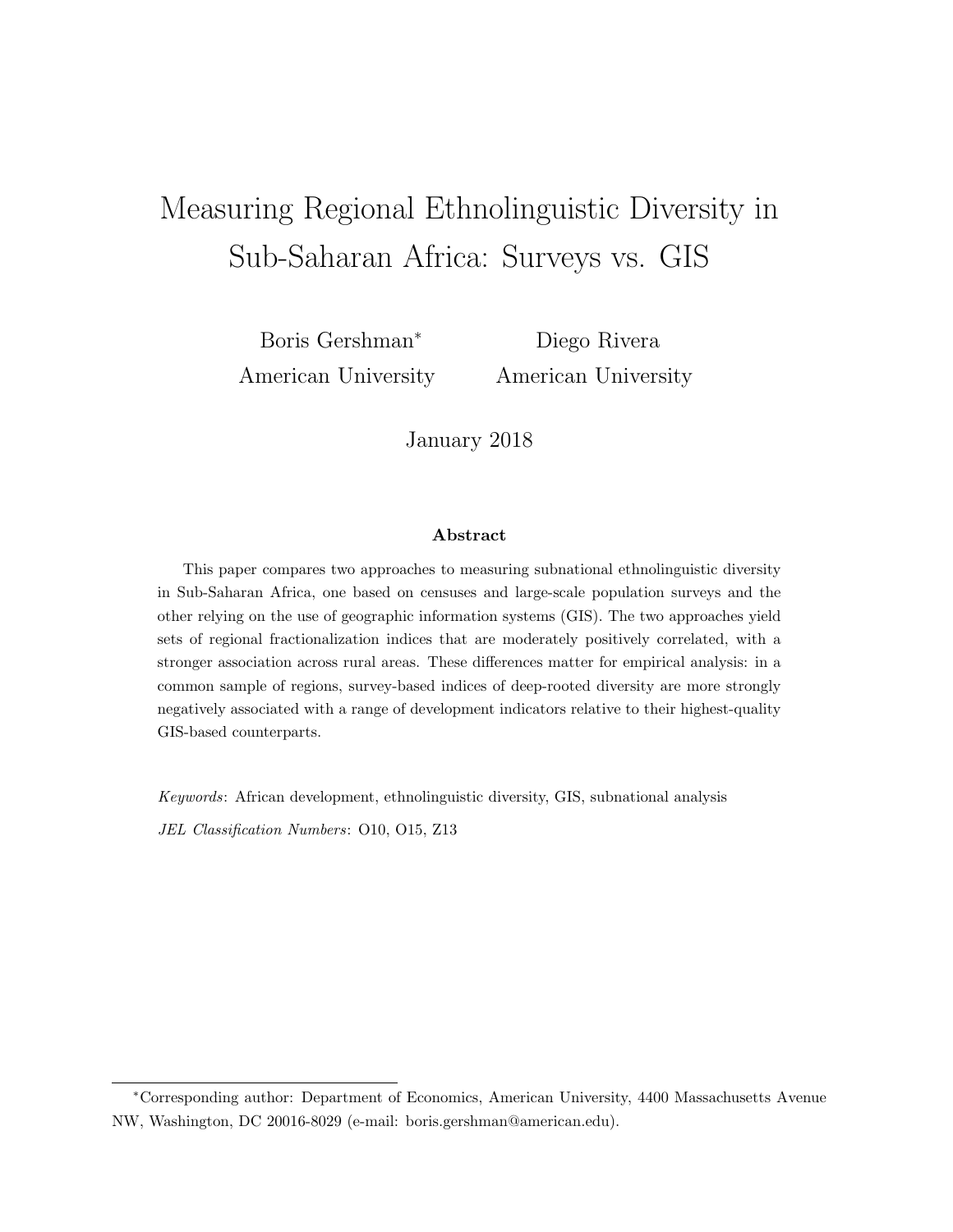#### 1 Introduction

Ethnolinguistic diversity has long been viewed as an important determinant of various development outcomes including income per capita, public goods provision, quality of governance, and violent conflict. Given the extraordinary diversity of its population, the political salience of ethnicity, and the relatively low rates of economic growth, the African continent occupies a special place in this line of research.

Naturally, reliable data are the key ingredient in any empirical study. While there are several datasets on ethnic and linguistic diversity commonly used in cross-country analyses, there are no similarly established sources at the subnational level. This paper examines two approaches to constructing such a dataset for a large sample of regions within Sub-Saharan African countries. First, we briefly discuss the contribution of Gershman and Rivera (2018) who employ censuses and large-scale household surveys to measure subnational ethnolinguistic diversity. Second, we show how the GIS approach, based on combining digital maps of ethnolinguistic groups with disaggregated population data, may be used to accomplish the same goal. We next compare the sets of fractionalization indices resulting from the two strategies, discuss the likely sources of measurement error, and demonstrate that the choice of approach matters for the empirical analysis of the relationship between regional diversity and development outcomes.

## 2 The survey-based approach

A standard approach to constructing any dataset on regional sociodemographic characteristics is to compile the information from relevant population surveys. In Gershman and Rivera (2018), we introduce and describe the product of a comprehensive effort to compile the data on subnational ethnolinguistic composition of Sub-Saharan Africa based on this approach. Our dataset contains 36 countries, almost 400 first-level administrative units, and 750 unique ethnolinguistic groups. For each country, we picked the best available data source according to the following main criteria: breadth of coverage and regional representativeness, the number of listed well-defined ethnolinguistic groups, and the population share of unidentified "other" ethnicities. As a result, about half of the dataset is based on national censuses while the other half relies on large-scale household surveys, mostly various waves of the Demographic and Health Surveys and Multiple Indicator Cluster Surveys.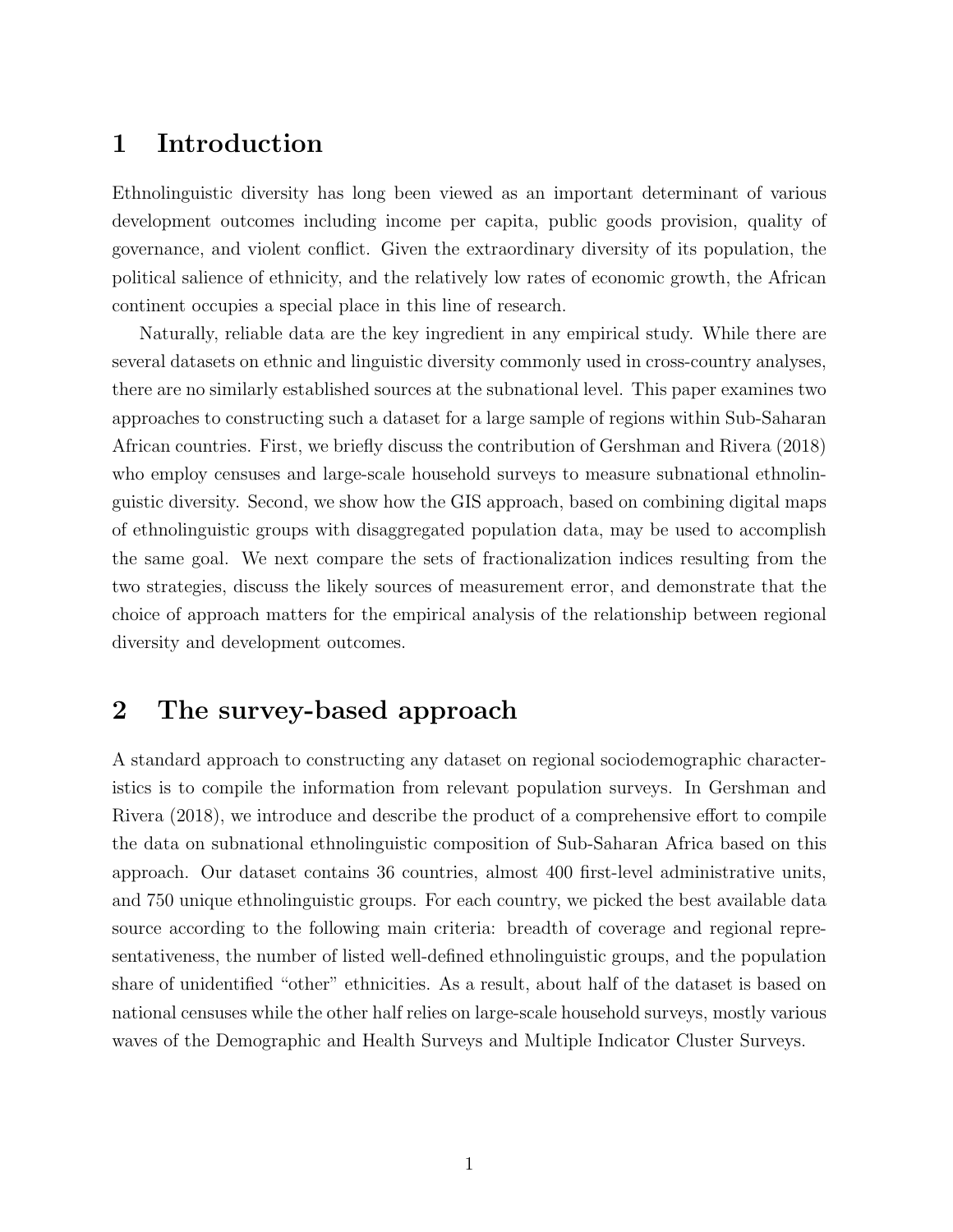Defining ethnicity is a notoriously difficult task. We standardize this notion by linking ethnicities to the corresponding unique spoken languages, which is rather straightforward in the context of Sub-Saharan Africa. Specifically, we match all ethnic groups in the original survey data to the Ethnologue database, a comprehensive compendium of worlds languages. Thus, the basic elements of our dataset are ethnolinguistic groups as captured by Ethnologue's three-letter coding system.

The matching procedure has an additional benefit of incorporating original groups into Ethnologue's linguistic family tree model which allows to construct diversity metrics for coarser language divisions, as in the country-level analysis of Desmet et al. (2012). This enables the exploration of diversity based on both recent and deeper ethnolinguistic cleavages since upper tiers of the linguistic tree roughly correspond to the distant hypothetical common ancestors of modern languages. There are thirteen possible levels of linguistic aggregation in our sample, where level 13 represents the original groups, 750 in total, and level 1 corresponds to the six major families to which all languages listed in the dataset belong. After properly aggregating the relevant regional population shares, fractionalization indices can be readily calculated for each of the thirteen levels. We denote them as  $ELF(k)$ , where  $k = 1, \ldots, 13$  is the level of linguistic aggregation and  $ELF(13)$  is the standard index based on the most disaggregated survey data.

#### 3 The GIS approach

An alternative approach to measuring subnational diversity relies on a straightforward application of GIS. The idea is to combine one of the available digital maps of ethnolinguistic groups with a high-resolution population grid in order to reconstruct the ethnolinguistic composition of any given geographic area and calculate corresponding diversity measures. Two basic conditions must hold for this approach to yield reliable metrics: first, the digital maps must accurately represent the actual territorial boundaries within which various groups reside and, second, the population grid must provide accurate counts of people located in each cell of the map. Neither of these conditions is expected to hold perfectly since both key inputs of the exercise are only approximations. However, given the increasing popularity of GIS applications in social sciences and the simplicity of implementing this approach, it is instructive to compare its outcomes to those of the survey-based method in Gershman and Rivera (2018).

We apply the GIS approach to three different digital maps of ethnolinguistic groups actively used in recent research. The first one originates from Murdock (1959) and is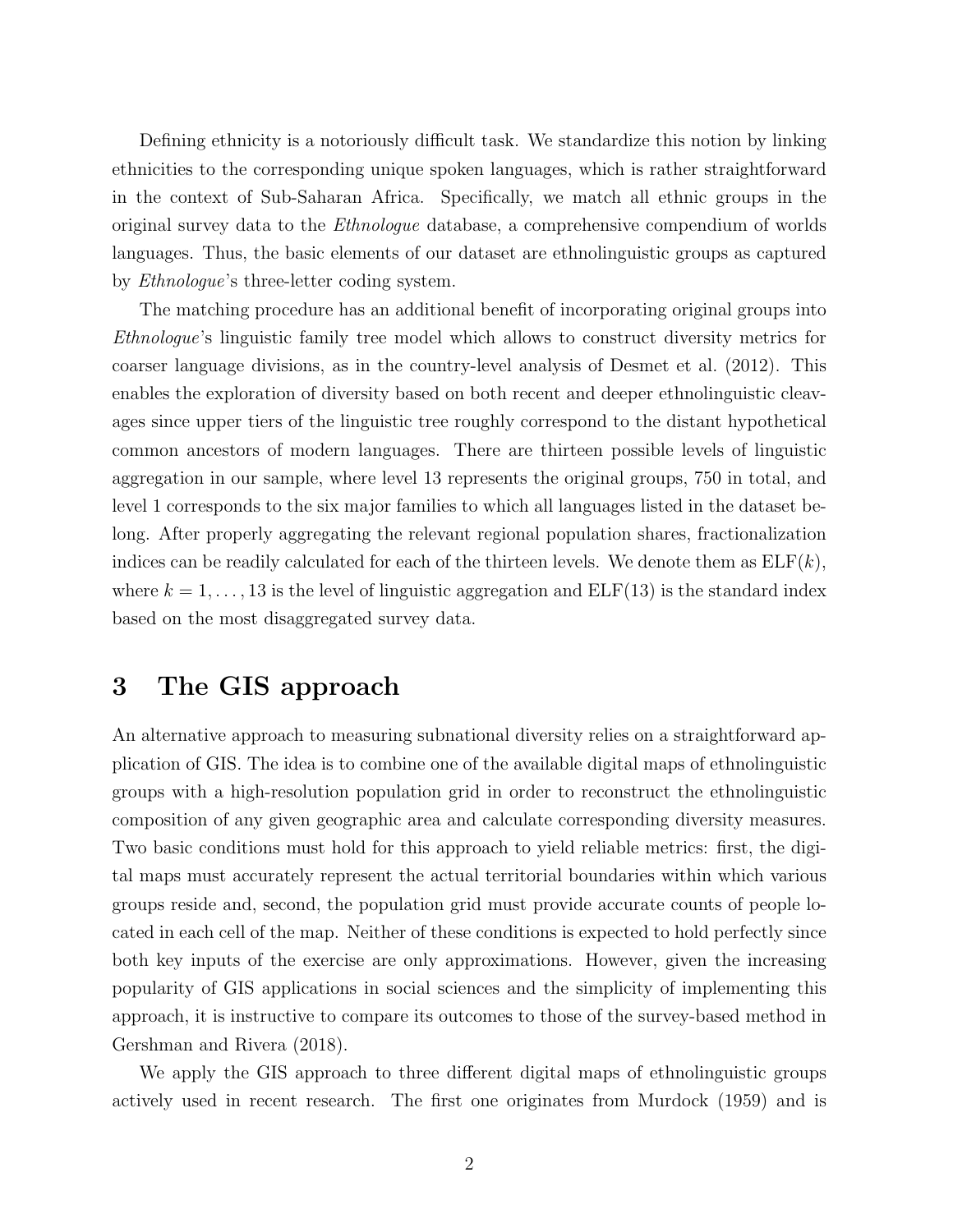meant to roughly capture the precolonial boundaries of ethnic groups in Africa. The second database, commonly referred to as GREG (Geo-Referencing of Ethnic Groups), is the digitized version of Atlas Narodov Mira, a global map of ethnic "homelands" put together by Soviet ethnographers in 1960s (Weidmann et al., 2010). Finally, the third and by far the most detailed available source is the World Language Mapping System (WLMS) which depicts "traditional linguistic homelands" for each entry in the *Ethnologue* database (16th edition in our analysis). Unlike the Murdock map, both GREG and WLMS contain multiple areas populated by two or more groups. In the absence of information on the relative population shares of coexisting groups, we assume that in all such cases the total population of a mixed area is equally split among relevant groups.

To determine the population counts for ethnolinguistic groups in each region we use LandScan 2013, a high-resolution raster database developed by Oak Ridge National Laboratory. The final population grid composed of 30 arc-second cells (approximately 1 square kilometer near the equator) is produced by disaggregating census data within administrative boundaries via a "smart interpolation" technique that employs spatial data and imagery analysis. For consistency, we use the same set of administrative boundaries as in Gershman and Rivera (2018).

#### 4 Comparison of subnational ELF indices

We start by directly comparing the regional ELF indices generated using the GIS approach to the ELF(13) index from our survey-based dataset. Table [1](#page-3-0) and Figure [1](#page-4-0) show that the match between various indices is far from perfect. The metrics based on the Murdock, GREG, and WLMS maps are all positively associated with the survey-based index, with rather low correlation coefficients of 0.35 and 0.46 in the former two cases and a higher value of 0.55 in the latter.

<span id="page-3-0"></span>

|             | Full sample (396 regions) |      |      |          | Rural sample (301 regions)                          |      |      |          |
|-------------|---------------------------|------|------|----------|-----------------------------------------------------|------|------|----------|
|             |                           |      |      |          | Murdock GREG WLMS Surveys Murdock GREG WLMS Surveys |      |      |          |
| Murdock     | 1.00                      |      |      |          | 1.00                                                |      |      |          |
| <b>GREG</b> | 0.58                      | 1.00 |      |          | 0.55                                                | 1.00 |      |          |
| WLMS        | 0.62                      | 0.54 | 1.00 |          | 0.61                                                | 0.52 | 1.00 |          |
| Surveys     | 0.35                      | 0.46 | 0.55 | $1.00\,$ | 0.51                                                | 0.52 | 0.69 | $1.00\,$ |

Table 1: Pairwise correlations between regional ELF indices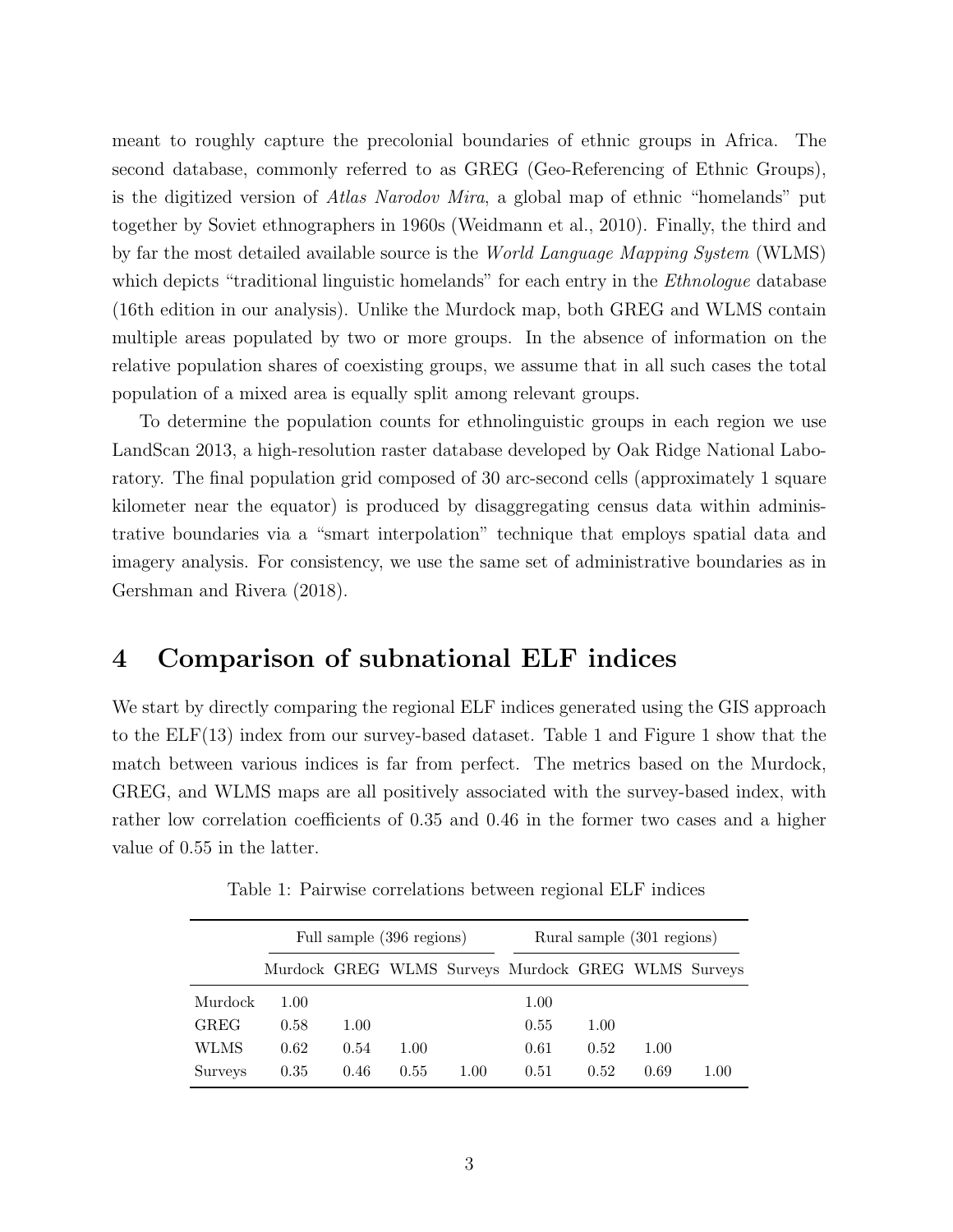<span id="page-4-0"></span>

Figure 1: Regional ELF indices: surveys vs. GIS

We start by directly comparing the regional ELF indices generated using the GIS approach to the ELF(13) index in the high-quality subsample of our survey-based dataset (that is, after excluding the regions with information on ethnicity missing for more than 20% of the population). Table [1](#page-3-0) and Figure [1](#page-4-0) show that the match between various indices is far from perfect. The metrics based on the Murdock, GREG, and WLMS maps are all positively associated with the survey-based index, with rather low correlation coefficients of 0.35 and 0.46 in the former two cases and a higher value of 0.55 in the latter.

There are multiple sources of measurement error inherent in the GIS approach. Setting aside the noise in disaggregated population data introduced by the LandScan interpolation technique and the arbitrary equal split of the population in mixed areas, important distortions stem from inaccuracies in spatial representation of ethnolinguistic groups on the available maps. First, they depict territories "traditionally" inhabited by certain groups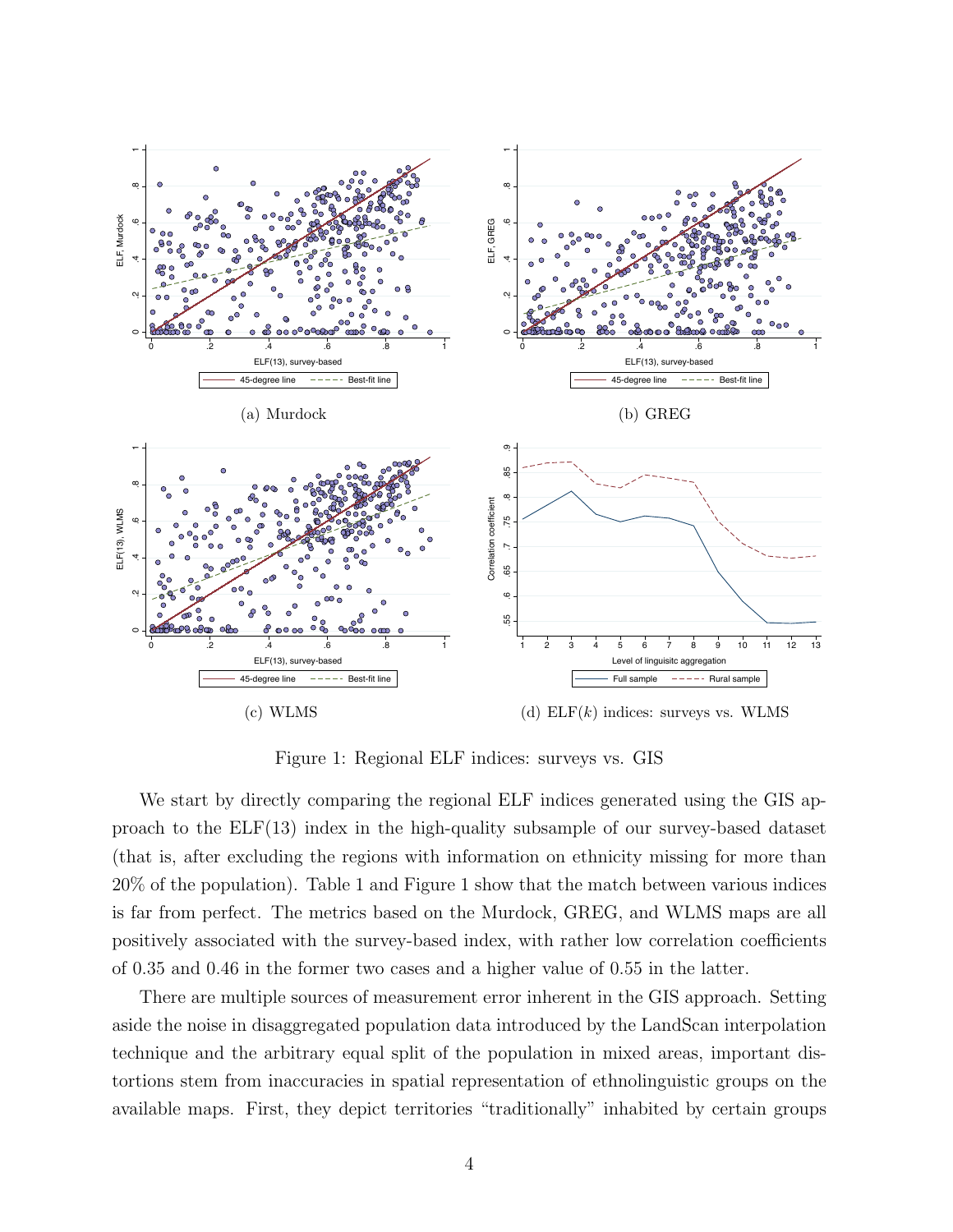and thus cannot capture any migration-driven changes in population composition and, most importantly, higher diversity of urban areas. In extreme cases, when a city or an urban area constitute a region of their own (e.g., Nairobi, Addis Ababa, Brazzaville), the GIS approach almost surely yields an ELF index close or equal to zero. Not surprisingly, as the right panel of Table [1](#page-3-0) reveals, in the "rural" sample, limited to regions with urbanization rates below 50%, the correlation between GIS-based indices and the survey benchmark becomes stronger reaching 0.69 in the case of WLMS.

The second important issue is the level of detail and other properties of the chosen classification of ethnolinguistic groups. Panels (a) and (b) of Figure [1](#page-4-0) demonstrate that the metrics based on Murdock and GREG maps, especially the latter, tend to underestimate diversity relative to the survey-based index. In fact, GREG has only 191 groups, some of them clearly representing a whole family of ethnicities or languages. For example, according to this source, the Maryland county of Liberia is populated entirely by the "Bantu-speaking Pygmy tribes," whereas the 2008 census lists 17 distinct groups for the same region. On the other hand, WLMS is by far the most detailed and standardized database, with over 1700 languages in our sample of regions (many of them spoken by very few people). Unfortunately, this level of detail, in combination with outdated or imprecise boundaries, does not always improve the accuracy of diversity estimates. To give an extreme, but not unique, example, according to Ethnologue, as of the year 2000, the Vili language had a total of 7310 speakers in the Republic of the Congo. Yet, its "traditional" homeland happens to intersect the urban region of Pointe-Noire containing the countrys second largest city. As a result, the GIS approach yields a count of more than 0.92 *million* Vili speakers. In general, inaccurate boundaries on ethnolinguistic maps may result in estimates of contemporary regional diversity that are very different from the best available survey-based measures. Unfortunately, existing documentation lacks in detail and transparency making it hard to identify all of the likely weak spots of the original maps.

Due to their direct link to *Ethnologue's* classification system, the WLMS languages are readily comparable to those in Gershman and Rivera (2018) and can be similarly aggregated at the more basic levels of the linguistic family tree, as discussed above. Interestingly, as shown in panel (d) of Figure [2,](#page-6-0) the survey- and WLMS-based ELF indices are much more strongly connected at higher levels of linguistic aggregation, with the correlation coefficient hovering around 0.85 for levels 18 in the rural sample. This is expected: as languages are aggregated into more basic families, the scope for measurement error is diminished since neighboring groups are likely to be merged together under the umbrella of their common ancestors.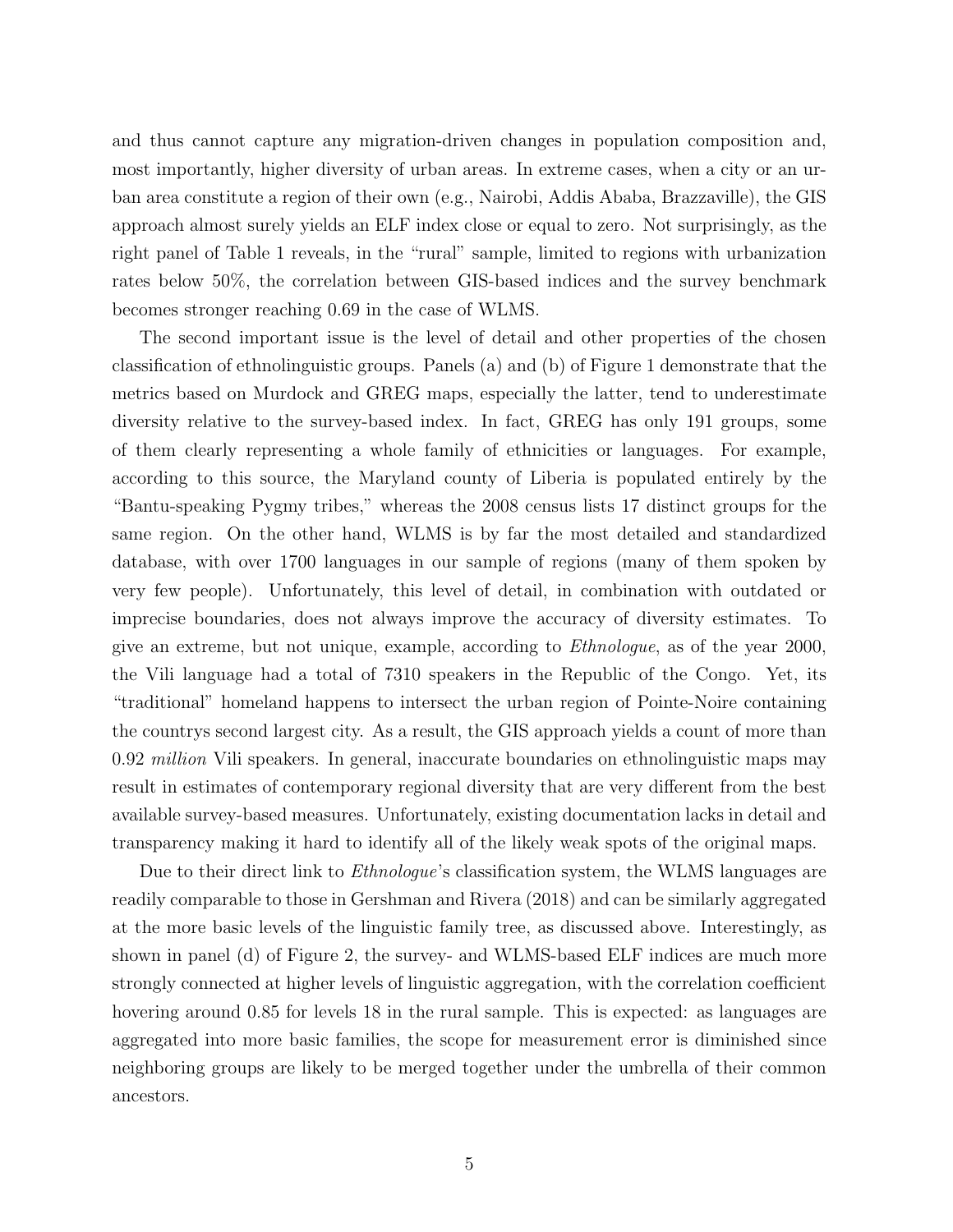#### 5 Data matter: regional diversity and development

In Gershman and Rivera (2018), we show that deep-rooted diversity, based on linguistic cleavages formed in the distant past, is a much stronger predictor of contemporary local public goods provision in Sub-Saharan Africa. To establish this pattern, we regress a variety of indicators, including metrics of education, health, and electricity access, on the  $ELF(k)$  indices (one at a time), a battery of regional characteristics, and country fixed effects. Our findings for literacy rate, largely representative of the results for other outcome variables, are reproduced in panel (a) of Figure [2.](#page-6-0) It shows the standardized coefficient estimates on  $ELF(k)$  indices from thirteen regressions, along with respective robust 95% confidence intervals (round markers with spikes). It is clear that both economic and statistical significance increase for ELF indices calculated at higher levels of linguistic aggregation.

Here, we repeat the same exercise but substitute the original survey-based ELF indices with the ones constructed using WLMS, the highest-quality GIS metrics. As can be seen from comparing the new estimates (square markers with spikes) to the baseline, despite the similarity of the overall pattern, the coefficient estimates are substantially lower in magnitude and less statistically significant for the GIS-based indices of deep-rooted diversity. This is consistent with the effect of attenuation bias due to measurement error inherent in the GIS approach. In fact, when pairs of indices are included in "horse-race" type of regressions, the coefficient estimates for relevant survey-based measures remain very strong whereas their GIS counterparts decrease in absolute value and lose statistical significance, as shown in panel (b) of Figure [2.](#page-6-0)

<span id="page-6-0"></span>

Figure 2: Deep-rooted diversity and regional literacy rate